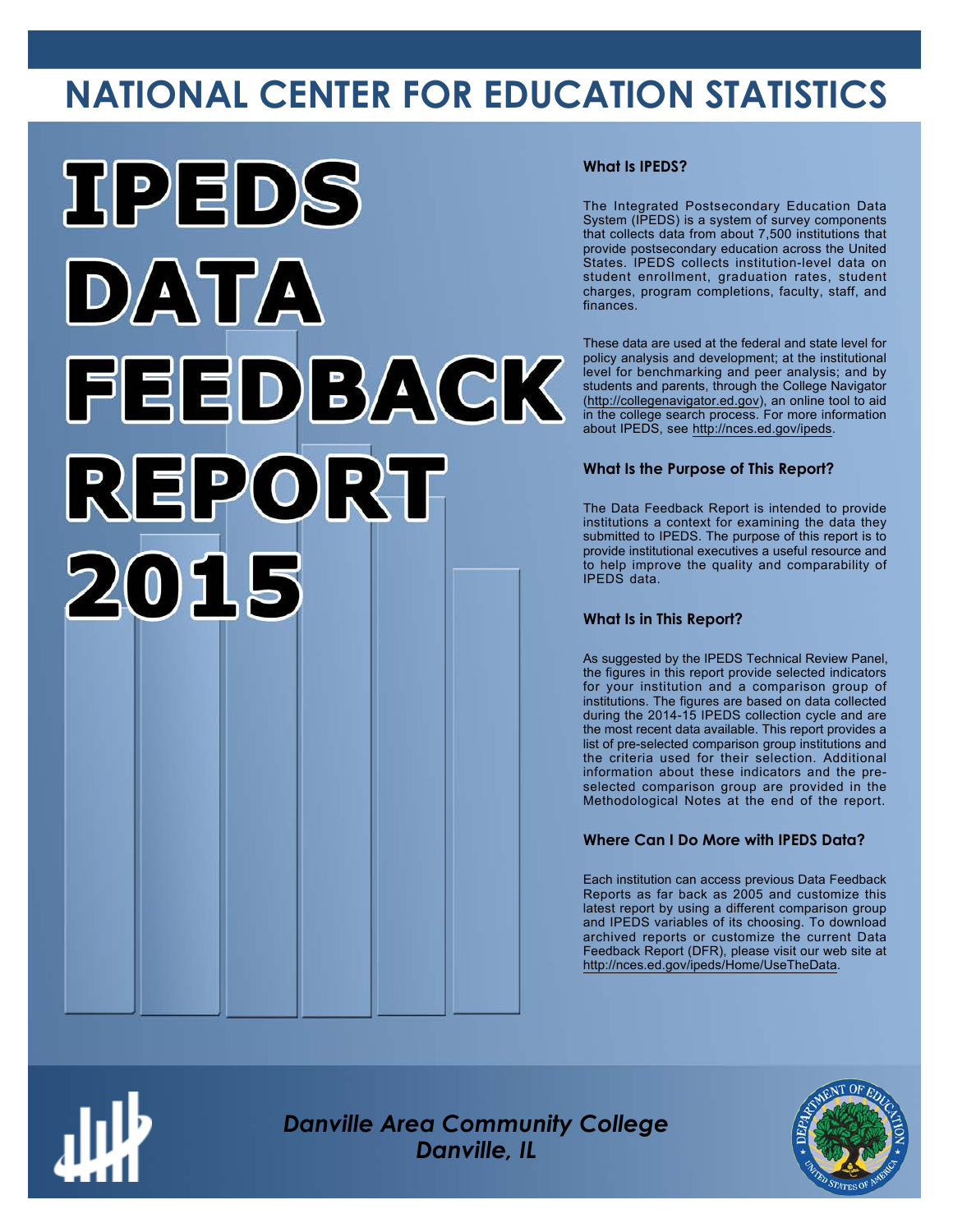# **COMPARISON GROUP**

Comparison group data are included to provide a context for interpreting your institution's statistics. If your institution did not define a custom comparison group for this report by July 17, NCES selected a comparison group for you. (In this case, the characteristics used to define the comparison group appears below.) The Customize Data Feedback Report functionality on the IPEDS Data Center [\(http://nces.ed.gov/ipeds/datacenter/\)](http://nces.ed.gov/ipeds/datacenter/) can be used to reproduce the figures in this report using different peer groups.

The custom comparison group chosen by Danville Area Community College includes the following 10 institutions:

- Carl Sandburg College (Galesburg, IL)
- Highland Community College (Freeport, IL)
- John Wood Community College (Quincy, IL)
- Kaskaskia College (Centralia, IL)
- Kishwaukee College (Malta, IL)
- Rend Lake College (Ina, IL)
- Sauk Valley Community College (Dixon, IL)
- Shawnee Community College (Ullin, IL)
- Southeastern Illinois College (Harrisburg, IL)
- Spoon River College (Canton, IL)

# **The figures in this report have been organized and ordered into the following topic areas:**

- 1) Admissions (only for non-open-admissions schools), 2) Student Enrollment,
- 
- 3) Awards,
- 4) Charges and Net Price,
- 5) Student Financial Aid,
- 6) Military Benefits\*,
- 7) Retention and Graduation Rates, 8) Finance,
- 
- 9) Staff, and 10) Libraries\*.

\*These figures only appear in customized Data Feedback Reports (DFR), which are available through Use the Data portal on the IPEDS website.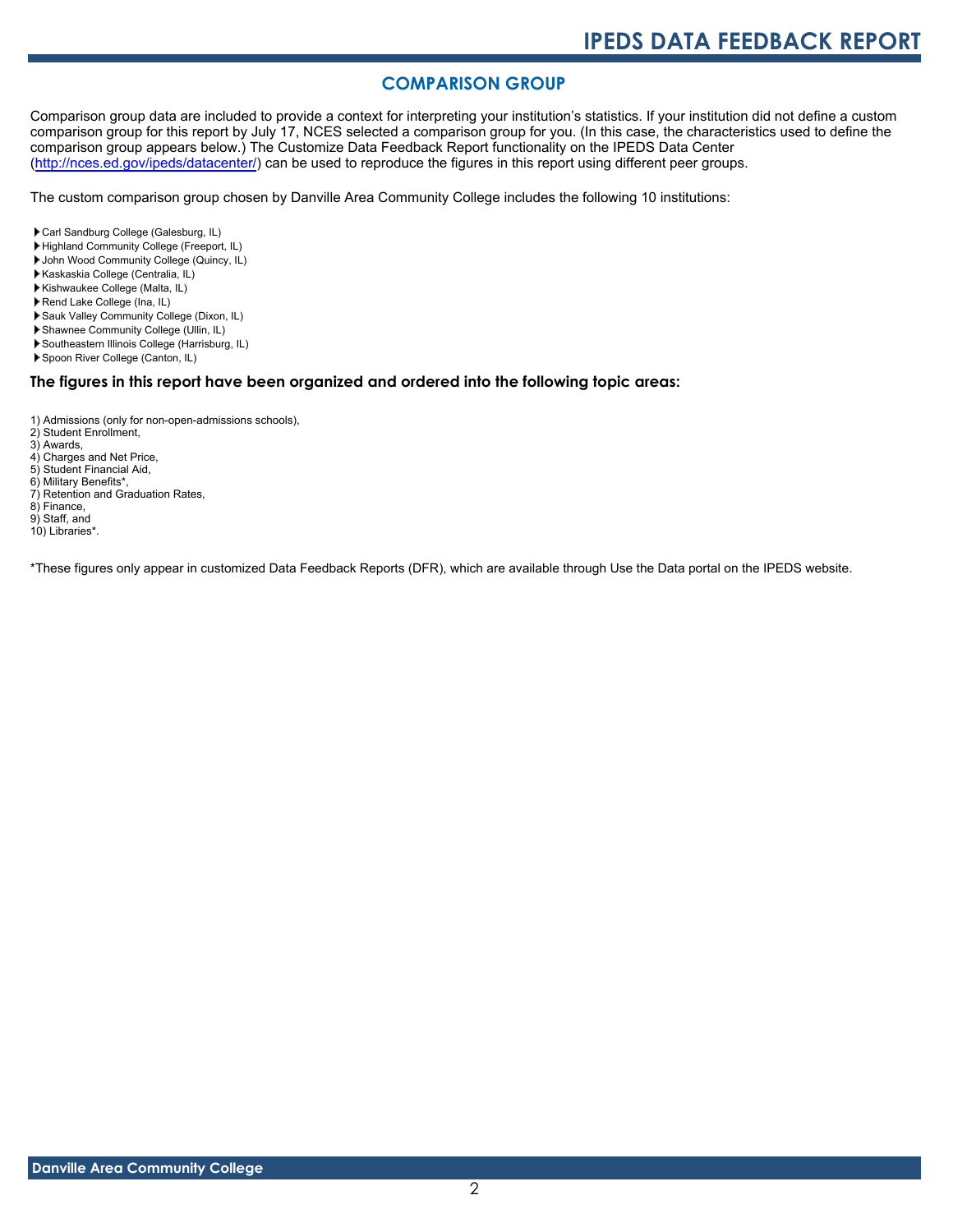



NOTE: For more information about disaggregation of data by race and ethnicity, see the Methodological Notes. Median values for the comparison group will not add to 100%. See "Use of Median Values for Comparison Group" for how median values are determined. N is the number of institutions in the comparison group. SOURCE: U.S. Department of Education, National Center for Education Statistics, Integrated Postsecondary Education Data System (IPEDS): Spring 2014, Fall Enrollment component.

# **Figure 2. Unduplicated 12-month headcount (2013-14), total FTE enrollment (2013-14), and full- and part-time fall enrollment (Fall 2014)**

# **Figure 3. Number of subbaccalaureate degrees and certificates awarded, by level: 2013-14**



NOTE: For details on calculating full-time equivalent (FTE) enrollment, see Calculating FTE in the Methodological Notes. N is the number of institutions in the comparison group. SOURCE: U.S. Department of Education, National Center for Education Statistics, Integrated Postsecondary Education Data System (IPEDS): Fall 2014, 12-month Enrollment component and Spring 2015, Fall Enrollment component.



NOTE: N is the number of institutions in the comparison group.

SOURCE: U.S. Department of Education, National Center for Education Statistics, Integrated Postsecondary Education Data System (IPEDS): Fall 2014, Completions component.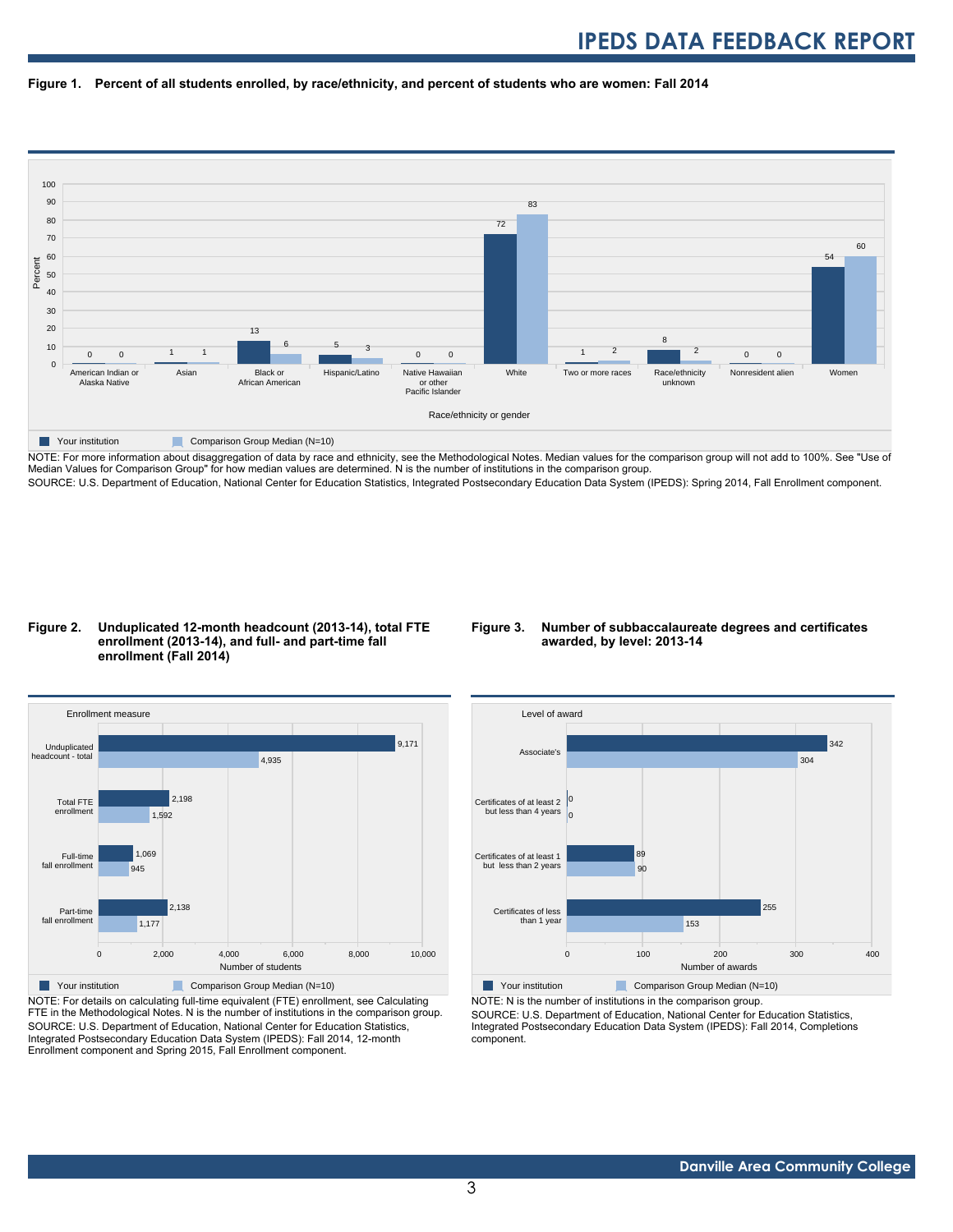**Figure 4. Academic year tuition and required fees for full-time, first-time degree/certificate-seeking undergraduates: 2011-12 to 2014-15**



NOTE: The tuition and required fees shown here are the lowest reported from the categories of in-district, in-state, and out-of-state. N is the number of institutions in the comparison group.

SOURCE: U.S. Department of Education, National Center for Education Statistics, Integrated Postsecondary Education Data System (IPEDS): Fall 2014, Institutional Characteristics component.





NOTE: Average net price is for full-time, first-time degree/certificate-seeking undergraduate students and is generated by subtracting the average amount of federal, state/local government, and institutional grant and scholarship aid from the total cost of attendance. Total cost of attendance is the sum of published tuition and required fees, books and supplies, and the average room and board and other expenses. For details, see the Methodological Notes. N is the number of institutions in the comparison group. SOURCE: U.S. Department of Education, National Center for Education Statistics, Integrated Postsecondary Education Data System (IPEDS): Fall 2014, Institutional Characteristics component; Winter 2014-15, Student Financial Aid component.

**Figure 6. Percent of full-time, first-time degree/certificate-seeking undergraduate students who received grant or scholarship aid from the federal government, state/local government, or the institution, or loans, by type of aid: 2013-14**



NOTE: Any grant aid above includes grant or scholarship aid from the federal government, state/local government, or the institution. Federal grants includes Pell grants and other federal grants. Any loans includes federal loans and other loans to students. For details on how students are counted for financial aid reporting, see Cohort Determination in the Methodological Notes. N is the number of institutions in the comparison group. SOURCE: U.S. Department of Education, National Center for Education Statistics, Integrated Postsecondary Education Data System (IPEDS): Winter 2014-15, Student Financial Aid component.

#### **Figure 7. Average amounts of grant or scholarship aid from the federal government, state/local government, or the institution, or loans received for full-time, first-time degree/certificate-seeking undergraduate students, by type of aid: 2013-14**



**Your institution Comparison Group Median** 

NOTE: Any grant aid above includes grant or scholarship aid from the federal government, state/local government, or the institution. Federal grants includes Pell grants and other federal grants. Any loans includes federal loans and other loans to students. Average amounts of aid were calculated by dividing the total aid awarded by the total number of recipients in each institution. N is the number of institutions in the comparison group. SOURCE: U.S. Department of Education, National Center for Education Statistics, Integrated Postsecondary Education Data System (IPEDS): Winter 2014-15, Student Financial Aid component.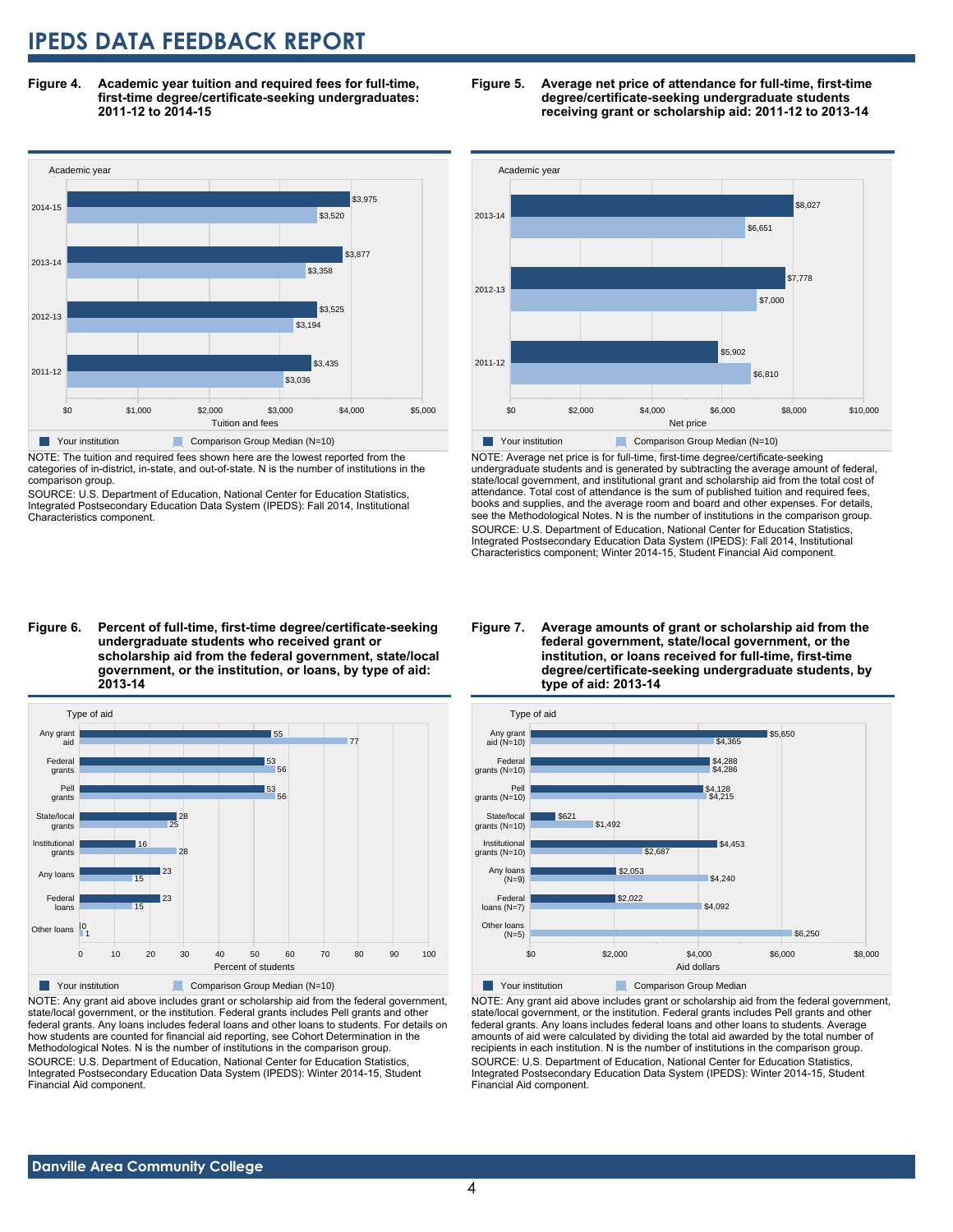**Figure 8. Percent of all undergraduates receiving aid, by type of aid: 2013-14**

**Figure 9. Average amount of aid received by all undergraduates, by type of aid: 2013-14**



NOTE: Any grant aid above includes grant or scholarship aid from the federal government, state/local government, the institution, or other sources. Federal loans includes only federal loans to students. N is the number of institutions in the comparison group. SOURCE: U.S. Department of Education, National Center for Education Statistics, Integrated Postsecondary Education Data System (IPEDS): Winter 2014-15, Student Financial Aid component.



NOTE: Any grant aid above includes grant or scholarship aid from the federal government, state/local government, the institution, or other sources. Federal loans includes federal loans to students. Average amounts of aid were calculated by dividing the total aid awarded by the total number of recipients in each institution. N is the number of institutions in the comparison group.

SOURCE: U.S. Department of Education, National Center for Education Statistics, Integrated Postsecondary Education Data System (IPEDS): Winter 2014-15, Student Financial Aid component.

# **Figure 10. Graduation rate and transfer-out rate (2011 cohort); graduation rate cohort as a percent of total entering students, and retention rates of first-time students (Fall 2014)**



NOTE: Graduation rate cohort includes all full-time, first-time degree/certificate-seeking undergraduate students. Graduation and transfer-out rates are the Student Right-to-Know rates. Only institutions with mission to prepare students to transfer are required to report transfer out. Retention rates are measured from the fall of first enrollment to the following fall. For more details, see the Methodological Notes. N is the number of institutions in the comparison group.

SOURCE: U.S. Department of Education, National Center for Education Statistics, Integrated Postsecondary Education Data System (IPEDS): Winter 2014-15, Graduation Rates component and Spring 2014, Fall Enrollment component.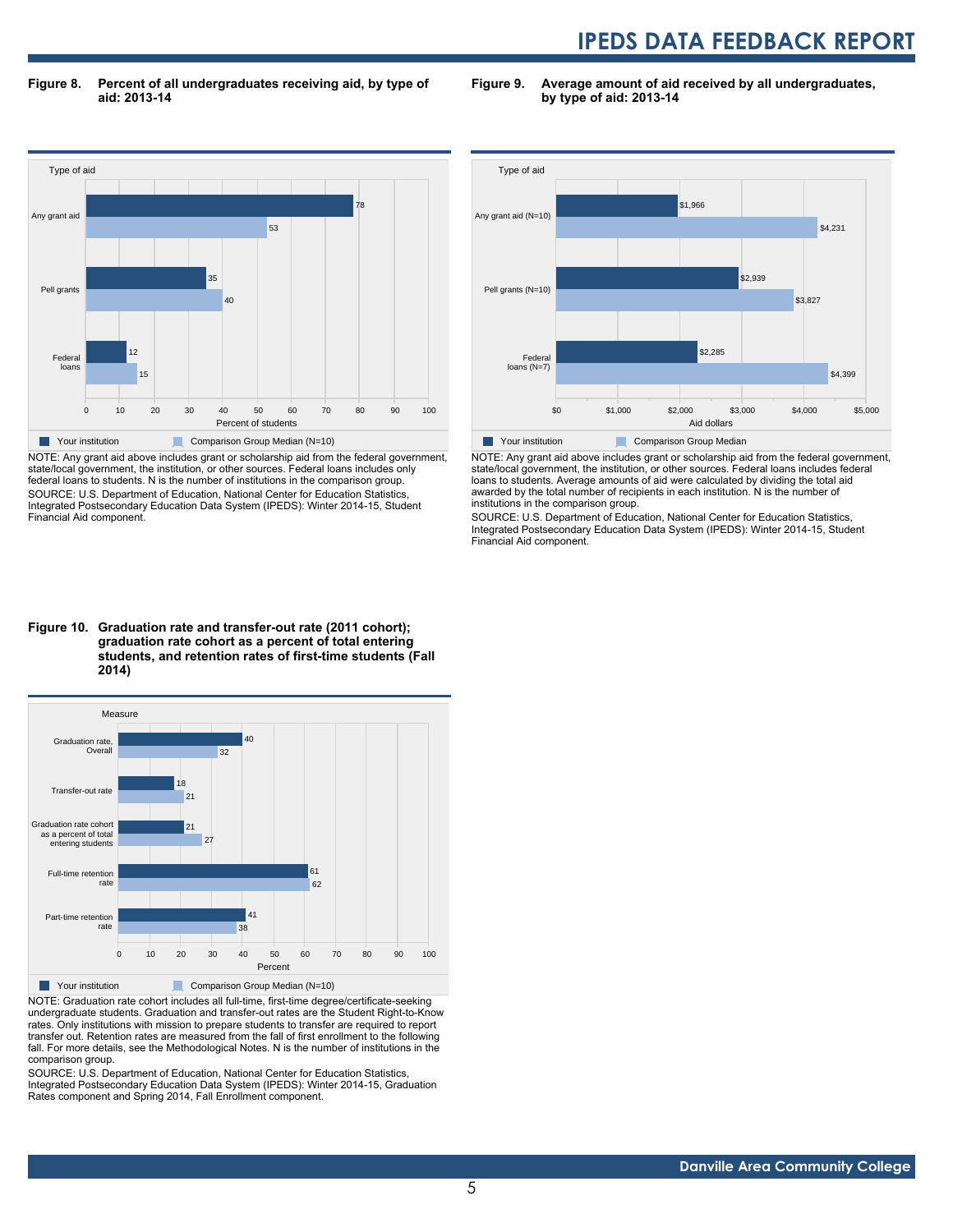**Figure 11. Graduation rates of full-time, first-time degree/certificate-seeking undergraduates within 150% of normal time to program completion, by race/ethnicity: 2011 cohort**



**Table Your institution Comparison Group Median** 

NOTE: For more information about disaggregation of data by race and ethnicity, see the Methodological Notes. The graduation rates are the Student Right-to-Know (SRK) rates. Median values for the comparison group will not add to 100%. N is the number of institutions in the comparison group. Medians are not reported for comparison groups with less than three values.

SOURCE: U.S. Department of Education, National Center for Education Statistics, Integrated Postsecondary Education Data System (IPEDS): Winter 2014-15, Graduation Rates component.





NOTE: The 150% graduation rate is the Student Right-to-Know (SRK) rates; the Normal time and 200% rates are calculated using the same methodology. For details, see the Methodological Notes. N is the number of institutions in the comparison group. SOURCE: U.S. Department of Education, National Center for Education Statistics, Integrated Postsecondary Education Data System (IPEDS): Winter 2014-15, 200% Graduation Rates component.

# **Figure 13. Percent distribution of core revenues, by source: Fiscal year 2014**



Your institution Comparison Group Median (N=10)

NOTE: The comparison group median is based on those members of the comparison group that report finance data using the same accounting standards as the comparison institution. For a detailed definition of core revenues, see the Methodological Notes. N is the number of institutions in the comparison group.

SOURCE: U.S. Department of Education, National Center for Education Statistics, Integrated Postsecondary Education Data System (IPEDS): Spring 2014, Finance component.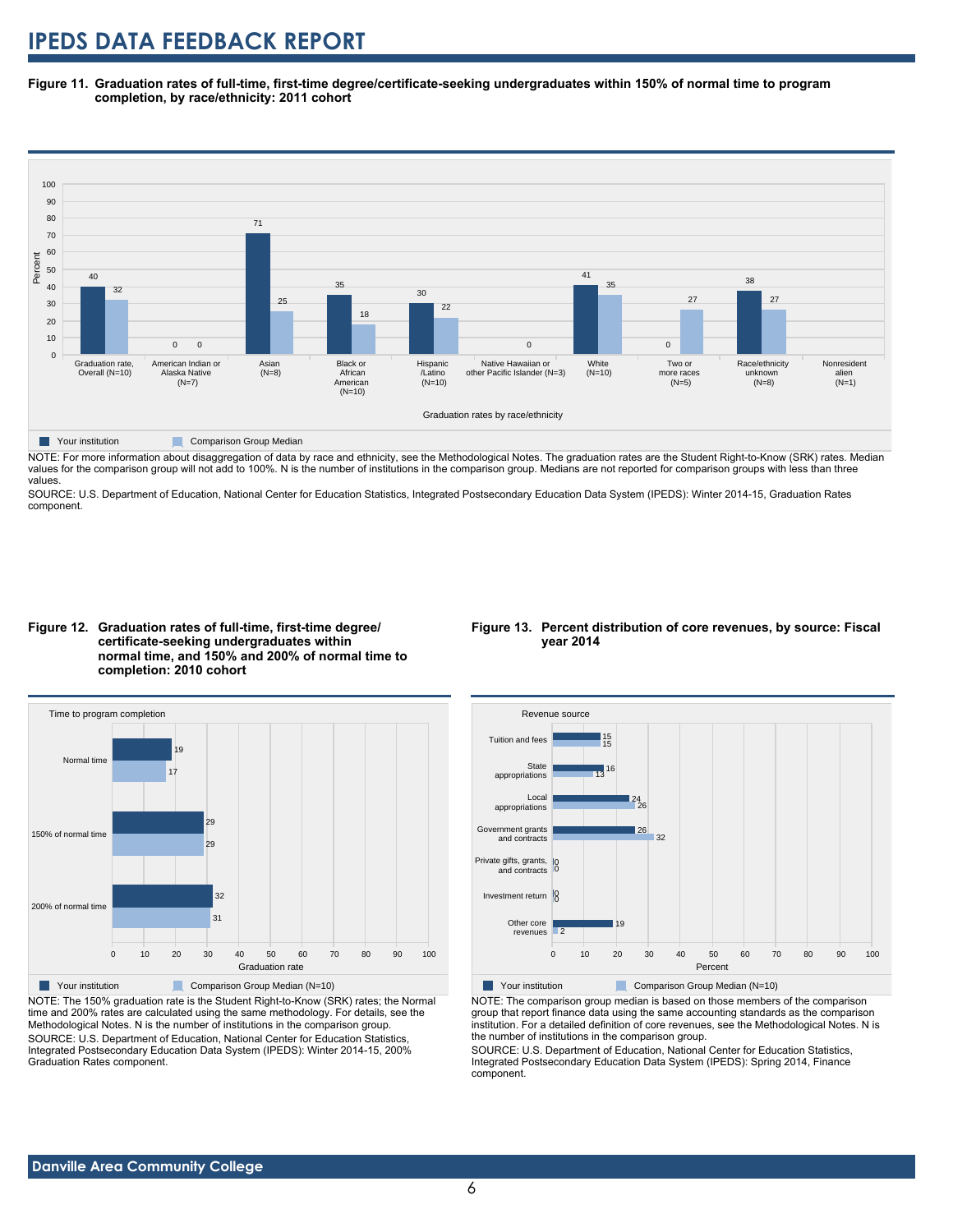**Figure 14. Core expenses per FTE enrollment, by function: Fiscal year 2014**

**Figure 15. Full-time equivalent staff, by occupational category: Fall 2014**



NOTE: Expenses per full-time equivalent (FTE) enrollment, particularly instruction, may be inflated because finance data includes all core expenses while FTE reflects credit activity only. For details on calculating FTE enrollment and a detailed definition of core expenses, see the Methodological Notes. N is the number of institutions in the comparison group. SOURCE: U.S. Department of Education, National Center for Education Statistics, Integrated Postsecondary Education Data System (IPEDS): Fall 2014, 12-month Enrollment component and Spring 2015, Finance component.

#### **Figure 16. Average salaries of full-time instructional non-medical staff equated to 9-month contracts, by academic rank: Academic year 2014-15**



NOTE: Average salaries of full-time instructional non-medical staff equated to 9-month contracts was calculated by multiplying the average monthly salary by 9. The average monthly salary was calculated by dividing the total salary outlays by the total number of months covered by staff on 9, 10, 11 and 12-month contracts. Medians are not reported for comparison groups with less than three values.

SOURCE: U.S. Department of Education, National Center for Education Statistics, Integrated Postsecondary Education Data System (IPEDS): Spring 2014, Human Resources component.



NOTE: Graduate assistants are not included. For calculation details, see the Methodological Notes. N is the number of institutions in the comparison group. SOURCE: U.S. Department of Education, National Center for Education Statistics, Integrated Postsecondary Education Data System (IPEDS): Spring 2014, Human Resources component.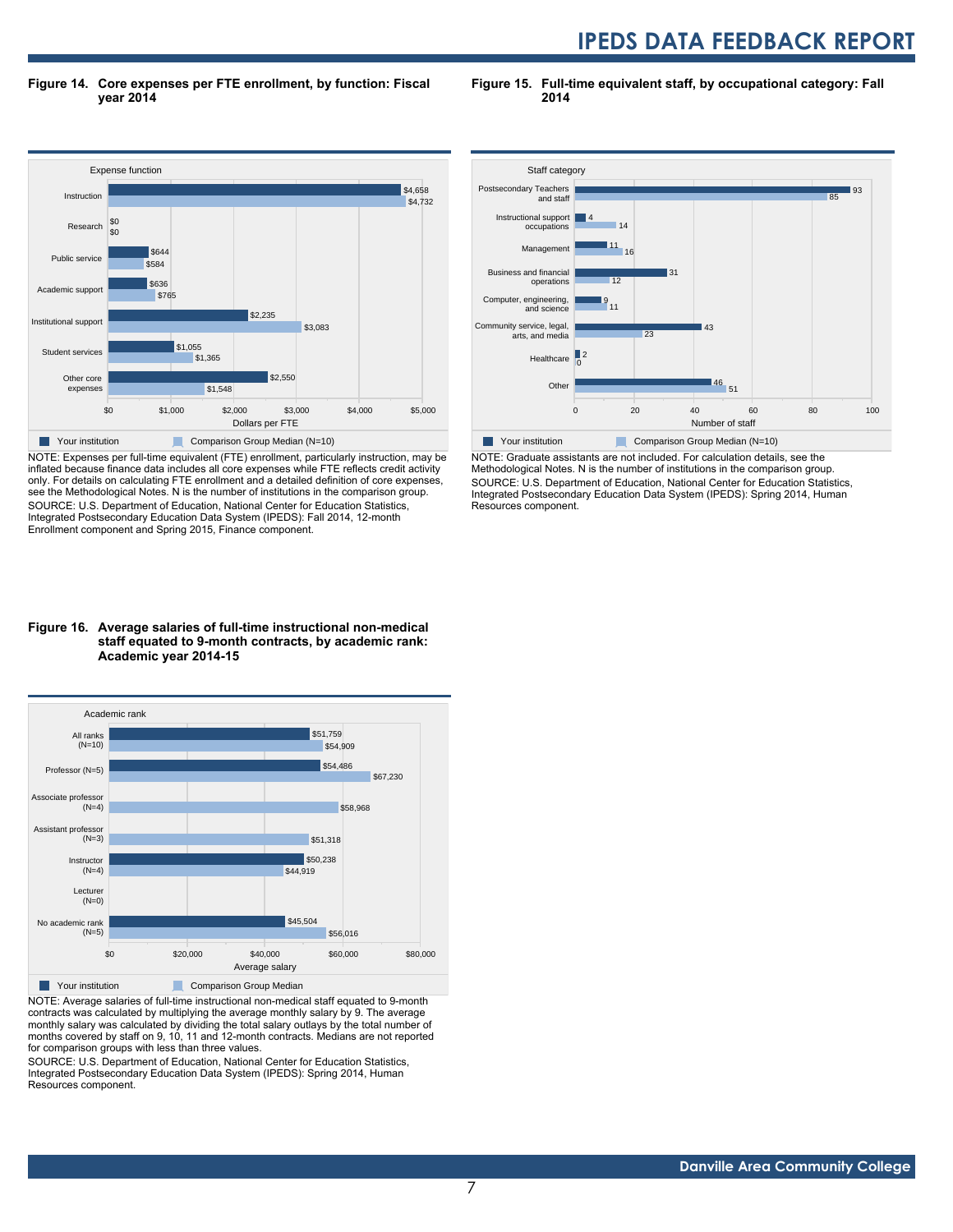# **METHODOLOGICAL NOTES**

# **Overview**

This report is based on data supplied by institutions to IPEDS during the 2014-15 data collection year. Response rates exceeded 99% for most surveys. Detailed response tables are included in IPEDS First Look reports, which can be found at [http://nces.ed.gov/pubsearch/getpubcats.asp?sid=010.](http://nces.ed.gov/pubsearch/getpubcats.asp?sid=010)

# **Use of Median Values for Comparison Group**

The value for the comparison institution is compared to the median value for the comparison group for each statistic included in the figure. If more than one statistic is presented in a figure, the median values are determined separately for each indicator or statistic. Medians are not reported for comparison groups with fewer than three values. Where percentage distributions are presented, median values may not add to 100%. To access all the data used to create the figures included in this report, go to 'Use the Data' portal on the IPEDS website ([http://nces.ed.gov/ipeds\)](http://nces.ed.gov/ipeds).

# **Missing Statistics**

If a statistic is not reported for your institution, the omission indicates that the statistic is not relevant to your institution and the data were not collected. Not all notes may be applicable to your report.

# **Use of Imputed Data**

All IPEDS data are subject to imputation for total (institutional) and partial (item) nonresponse. If necessary, imputed values were used to prepare your report.

# **Data Confidentiality**

IPEDS data are not collected under a pledge of confidentiality.

# **Disaggregation of Data by Race/Ethnicity**

When applicable, some statistics are disaggregated by race/ethnicity. Data disaggregated by race/ethnicity have been reported using the 1997 Office of Management and Budget categories. Detailed information about the race/ethnicity categories can be found at <http://nces.ed.gov/ipeds/reic/resource.asp>.

# **Cohort Determination for Reporting Student Financial Aid and Graduation Rates**

Student cohorts for reporting Student Financial Aid and Graduation Rates data are based on the reporting type of the institution. For institutions that report based on an academic year (those operating on standard academic terms), student counts and cohorts are based on fall term data. Student counts and cohorts for program reporters (those that do not operate on standard academic terms) are based on unduplicated counts of students enrolled during a full 12-month period.

# **Description of Statistics Used in the Figures**

# *Admissions and Test Score Data*

Admissions and test score data are presented only for institutions that do not have an open admission policy, and apply to first-time, degree/certificate-seeking undergraduate students only. Applicants include only those students who fulfilled all requirements for consideration for admission and who were notified of one of the following actions: admission, non-admission, placement on a wait list, or application withdrawn (by applicant or institution). Admitted applicants (admissions) include wait-listed students who were subsequently offered admission. Early decision, early action, and students who began studies during the summer prior to the fall reporting period are included. For customized Data Feedback Reports, test scores are presented only if they are required for admission.

#### *Average Institutional Net Price*

Average net price is calculated for full-time, first-time degree/certificateseeking undergraduates who were awarded grant or scholarship aid from the federal government, state/local government, or the institution anytime during the full aid year. For public institutions, this includes only students who paid the in-state or in-district tuition rate. Other sources of grant aid are excluded. Average net price is generated by subtracting the average amount of federal, state/local government, and institutional grant and scholarship aid from the total cost of attendance. Total cost of attendance is the sum of published tuition and required fees, books and supplies, and the average room and board and other expenses.

For the purpose of the IPEDS reporting, aid received refers to financial aid that was awarded to, and accepted by, a student. This amount may differ from the aid amount that is disbursed to a student.

#### *Core Revenues*

Core revenues for public institutions reporting under GASB standards include tuition and fees; state and local appropriations; government grants and contracts; private gifts, grants, and contracts; sales and services of educational activities; investment income; other operating and nonoperating sources; and other revenues and additions (federal and capital appropriations and grants and additions to permanent endowments). Core revenues for private, not-for-profit institutions (and a small number of public institutions) reporting under FASB standards include tuition and fees; government appropriations (federal, state, and local); government grants and contracts; private gifts, grants, and contracts (including contributions from affiliated entities); investment return; sales and services of educational activities; and other sources. Core revenues for private, forprofit institutions reporting under FASB standards include tuition and fees; government appropriations, grants, and contracts (federal, state, and local); private grants and contracts; investment income; sales and services of educational activities; and other sources. At degree-granting institutions, core revenues exclude revenues from auxiliary enterprises (e.g., bookstores, dormitories), hospitals, and independent operations. Nondegree-granting institutions do no report revenue from auxiliary enterprises in a separate category. These amounts may be included in the core revenues from other sources.

# *Core Expenses*

Core expenses include expenses for instruction, research, public service, academic support, institutional support, student services, scholarships and fellowships (net of discounts and allowances), and other expenses. Expenses for operation and maintenance of plant, depreciation, and interest are allocated to each of the other functions. Core expenses at degree-granting institutions exclude expenses for auxiliary enterprises (e.g., bookstores, dormitories), hospitals, and independent operations. Nondegree-granting institutions do not report expenses for auxiliary enterprises in a separate category. These amounts may be included in the core expenses as other expenses.